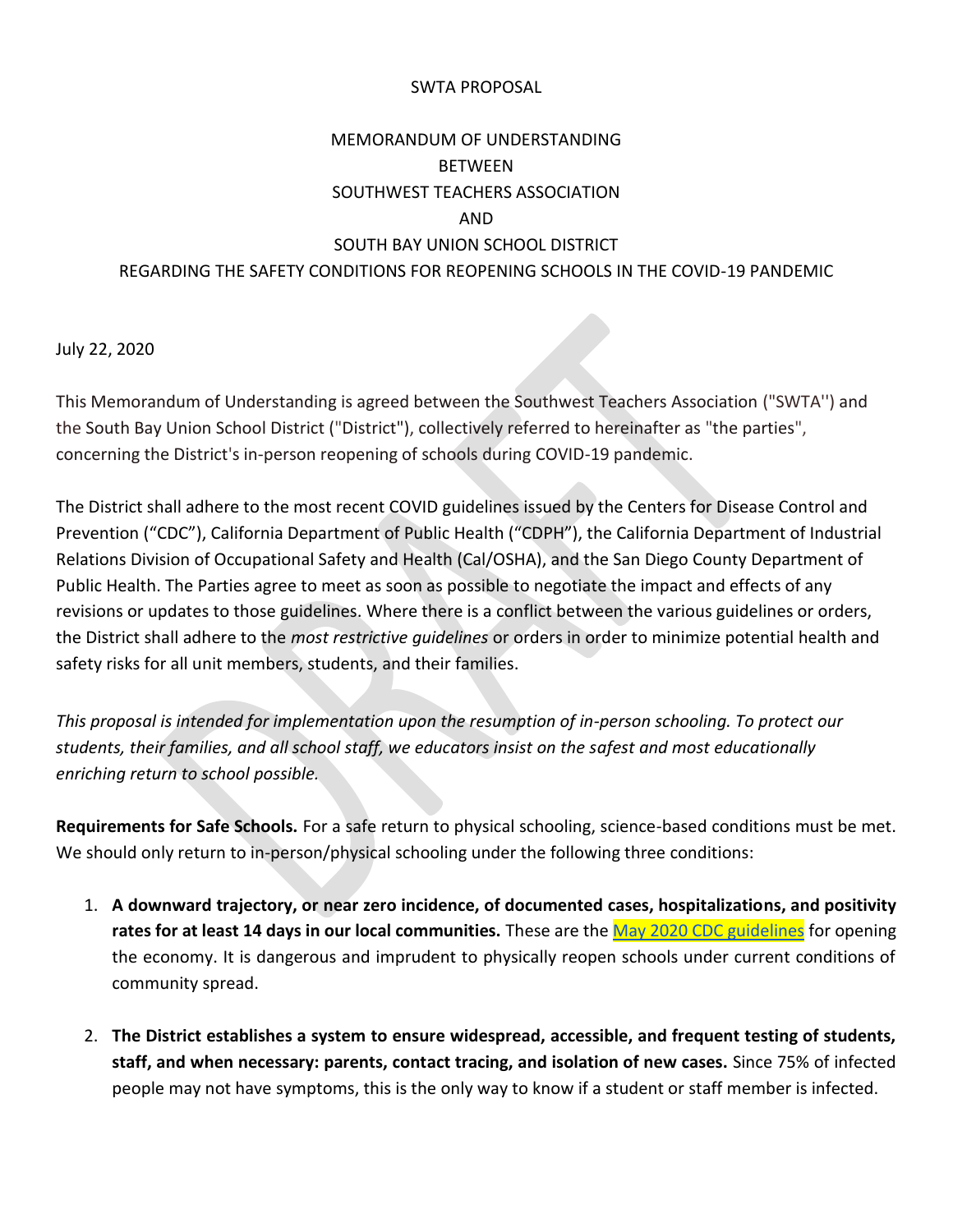**3. Implementation of fully-funded doctor-recommended COVID-19 prevention measures, including fewer contacts, six feet distancing, symptom screening, face coverings and Personal Protective Equipment, adequate ventilation, handwashing, cleaning and disinfecting, protection for those at greater risk which may include a remote assignment, and proactive school closures.** 

*Nevertheless, we recognize that we must prepare for the reopening of schools in the fall, whether it is in person (if the above requirements have been met) or continued through distance learning platforms.* 

## **1. Health and Safety**

- a. Health Screenings: The District shall ensure all students, employees, and visitors are checked for symptoms daily prior to entering school. Visitors with any symptom consistent with COVID-19 (as identified by the CDC and other health agencies) shall be denied entry. Staff and students with any symptom consistent with COVID-19 or who have had close contact with a person with COVID-19 will be sent home or sent to an isolation room on site pending travel home. Return to school protocols will follow CDC guidelines. (https://www.cdc.gov/coronavirus/2019 ncov/hcp/disposition-in-homepatients.html )
	- i. Upon notification that an employee or student has been infected with COVID-19, the District shall initiate contact tracing in conjunction with local health department officials. All persons who may have had contact with the infected individual shall be notified. The District shall notify the Association of the location(s) where the infected individual was present on the school premises during the suspected incubation/active infection period.
	- ii. SWTA members required to self-quarantine because of possible exposure, as defined by relevant health authority guidelines, shall not be required to utilize their own leave for the duration of the quarantine.
- b. COVID-19 Testing: All bargaining unit members shall be provided the opportunity for free, onsite COVID testing on at least a weekly basis. Testing schedules shall be arranged to minimize delays and results shall be delivered to each unit member promptly, with all relevant privacy rights preserved. All protocols agreed to or in place for follow up contact tracing/notification shall be applied to this testing as well.
- c. Physical Distancing: The District shall adhere to the following standards of physical distancing and will maximize the utilization of outdoor spaces.
	- i. **Classroom Space:** The District shall ensure minimum physical distancing of six (6) feet between student workspaces, between educator and student workspaces, and between employee workspaces.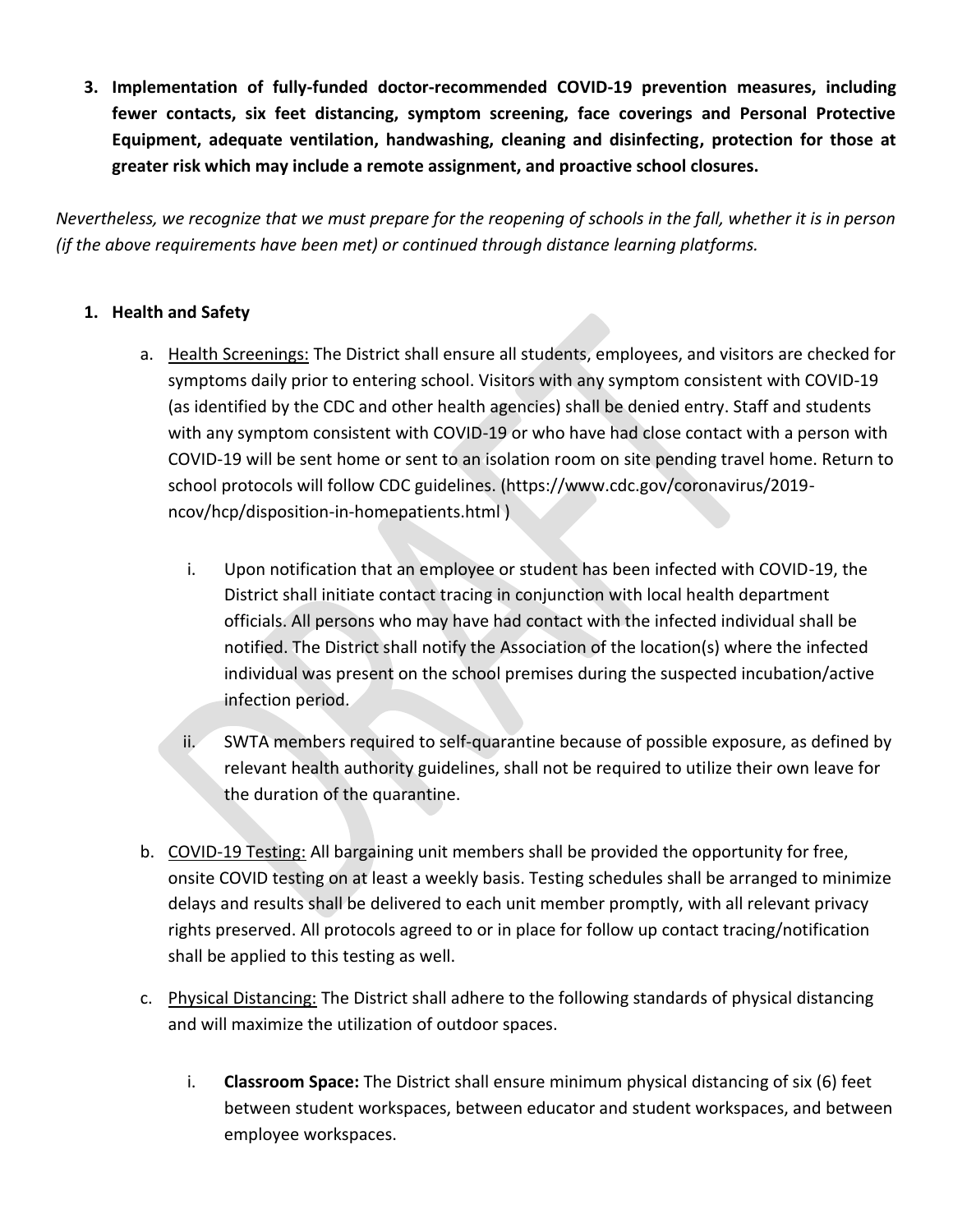- ii. **Student Lunch:** If the District requires students to stay in class for lunch due to unavoidable circumstances, the District shall compensate unit members for the loss of their duty-free lunch at the unit member's hourly rate of pay.
- iii. **One-way Direction/Movement:** the District shall ensure that movement through buildings and hallways is unidirectional, maximizing physical distancing.
- iv. **Multiple and Assigned Entry Points:** If the District requires a unit member to monitor ingress and egress locations, he/she shall be compensated at his/her hourly rate of pay for time worked beyond the duty day. No member shall be required to monitor ingress/egress during their prep time.
- v. **Recess:** In order to maximize distancing and limit contacts, recess shall be modified, such as staggering times, maintaining intact groupings, having only outdoor recess, and/or preventing students from using shared equipment. The district shall provide personnel to ensure student compliance and relief for staff members for restroom breaks.
- d. Meetings: All District and site meetings and professional development involving SWTA members shall be moved to an online setting. Meetings with parents shall be held online when possible.
- e. Masks: In accordance with the current CDPH guidelines, the District shall require the use of face masks by both staff and students, sufficient to cover both the mouth and nose, is required during in-person instruction and whenever individuals are within 6 feet of others. Such masks shall be provided by the District. When appropriate, the District shall also provide face shields. Individuals who cannot wear a mask because of a documented health issue shall instead be required to wear a face shield and neck drape (tucked into the shirt). Masks and face shields may not be required for students with medical apparatus which prevents or obstructs the use of the apparatus.
	- i. The District shall provide safety and sanitation training, including proper mask usage, prior to the return to school. The District shall also provide these safety guidelines to parents.
	- ii. N95 Respirators and Face Shields: The parties agree all members shall be provided N95 masks when possible. The parties recognize a current shortage in supplies and agree to the following:
		- 1. Respiratory protection is important for unit members caring closely for individuals who present COVID-like symptoms, such unit members shall be provided N95 respirators, that are fit tested by a trained professional.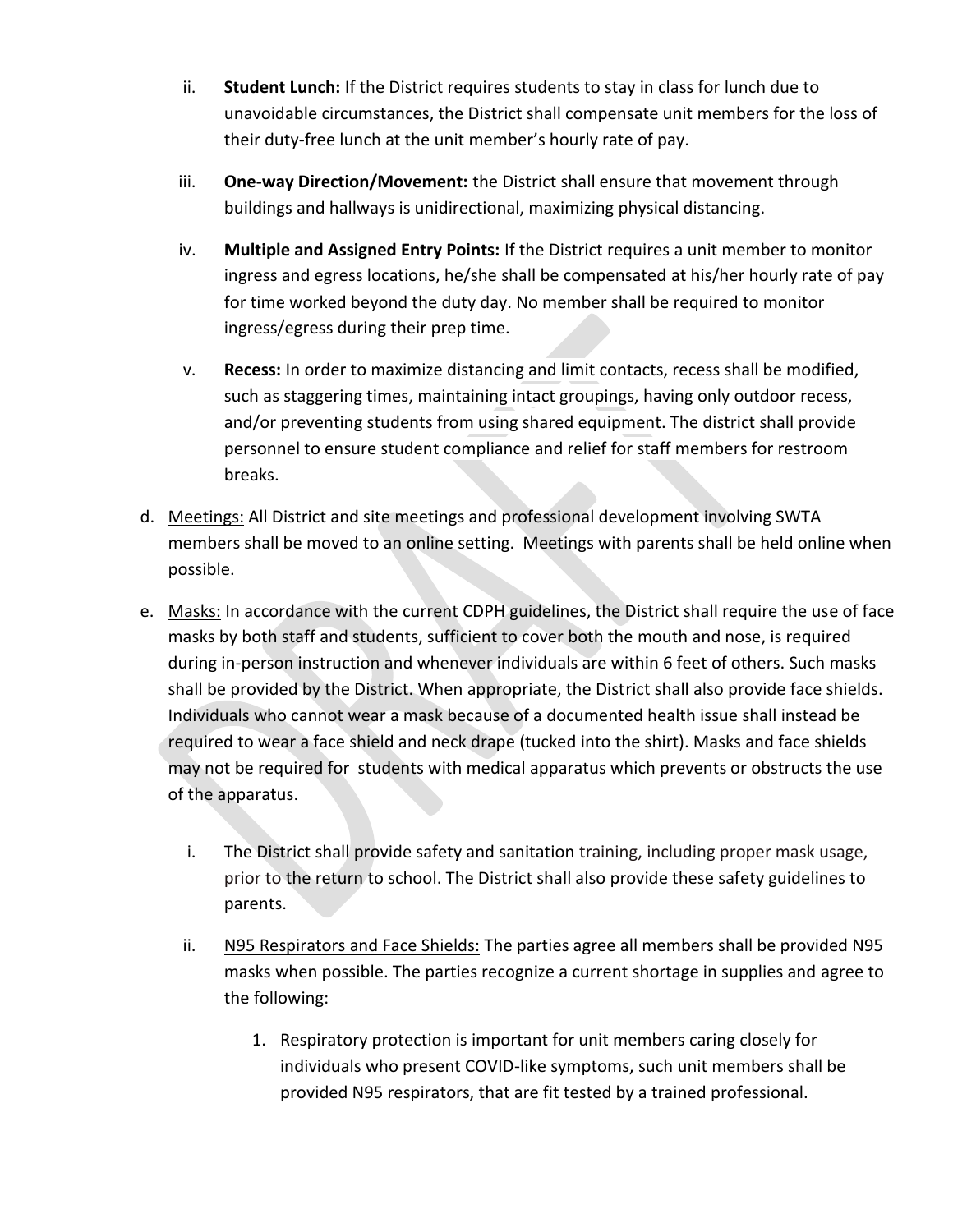- 2. Unit Members with high numbers of daily workplace contacts or close contact with students who are unable to wear a face mask and/or properly social distance, shall also be provided N95 respirators, that are fit tested, by the District.
- 3. Face shields shall be provided to SLPs, SpEd, preschool and primary teachers, nurses, and any additional SWTA member who requests a face shield.
- f. Hand Sanitization: The District shall comply with the following hand washing logistical requirements:
	- i. Every room with a sink shall be stocked with no-touch: soap, hand sanitizer, and paper towel dispensers;
	- ii. Every classroom shall be provided hand sanitizer;
	- iii. Non-classroom workspaces shall be provided hand sanitizer;
	- iv. Hand sanitizer or portable hand washing stations shall be provided at each ingress and egress point;
	- v. All hand washing/hand sanitizing supplies noted above or otherwise provided shall be checked and restocked immediately as needed and prior to the beginning of each school day or between sessions.
- g. Daily Cleaning and Disinfecting: The District shall ensure all classrooms, restrooms, and workspaces are cleaned and disinfected daily by trained custodial staff, including but not limited to desks, doorknobs, light switches, faucets, and other high touch fixtures, using the safest and most effective disinfectant necessary, with products recommended by federal, state, and/or local health officials.
- h. School Nurses:
	- i. During the 2020-21 school year, each school site shall be assigned at least one full-time Registered Credentialed School Nurse.
- i. Ventilation: The District shall ensure all HVAC systems operate on the mode which delivers the most frequent air exchanges per hour, including disabling demand-controlled ventilation, and open outdoor air dampers to 100% as indoor and outdoor conditions safely permit. Air filters shall be MERV-13 or higher and changed at the recommended intervals. Portables and/or other rooms without adequate, or functioning, central HVAC shall be equipped with low noise HEPA air filters with a large enough capacity and flow rate for the square footage of the room. All classroom doors and windows shall remain open to provide fresh air ventilation and air flow.
	- i. All areas used as the isolation space/room of individuals presenting COVID-19 symptoms shall be equipped with adequate ventilation with the use of minimal recirculated air. Air